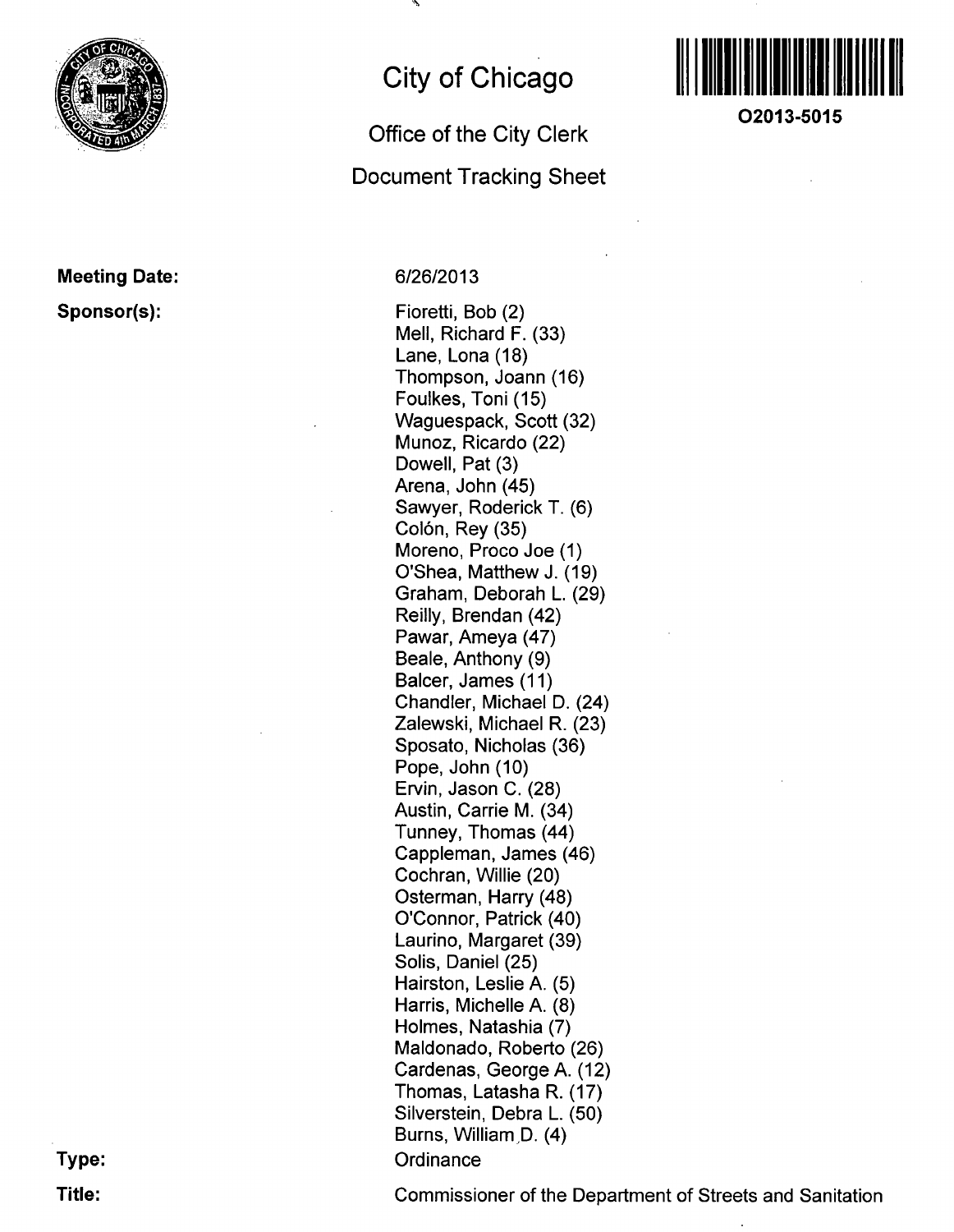conjunction with Bureau of Forestry authorized and directed to expend funds in development and implementation of treatment for tree infestation Committee(s) Assignment: Committee on Finance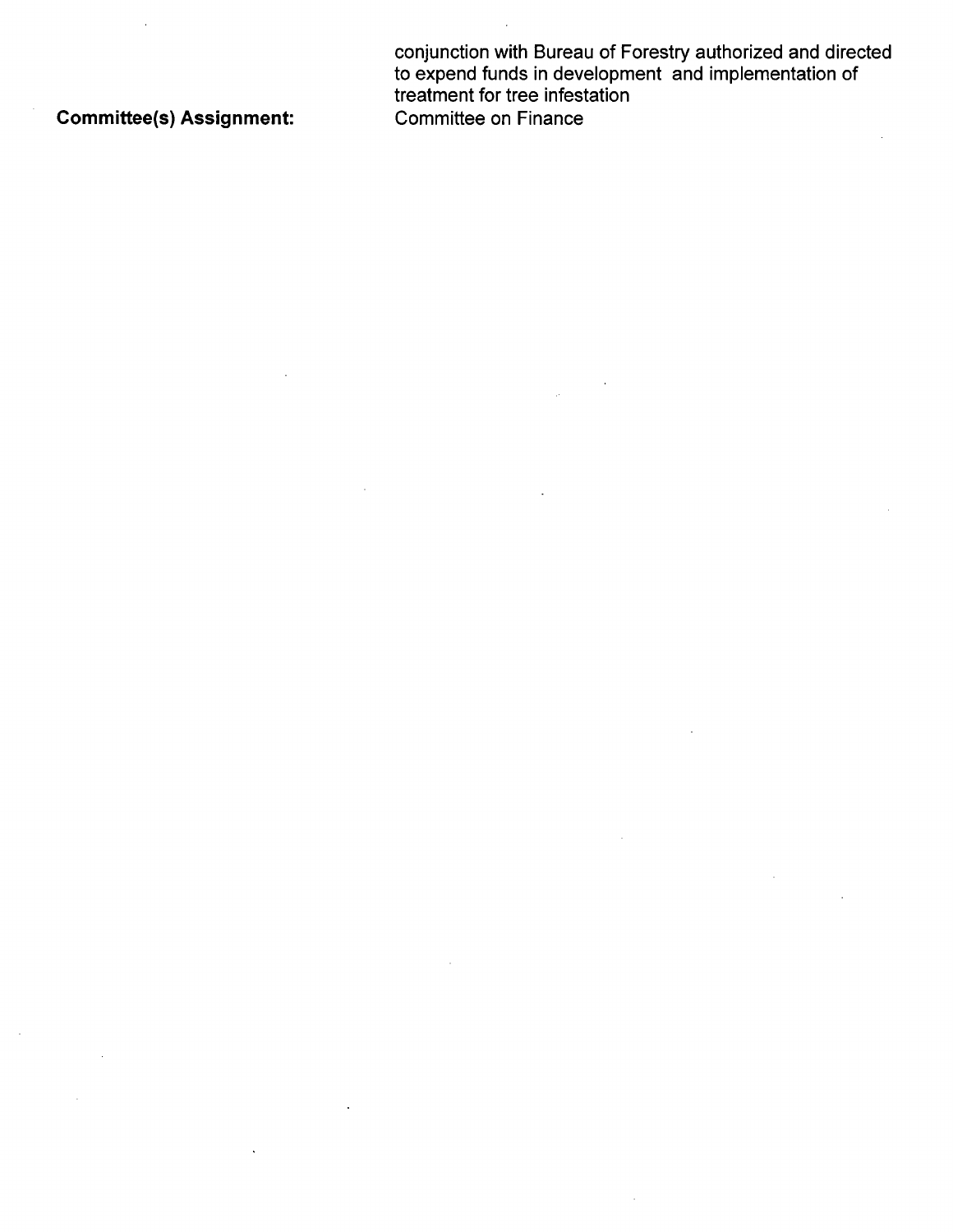フルANCと

### **ORDINANC E**

WHEREAS, The 91,000 ash trees that line parkways across this city are presently under attack by the emerald ash borer; and

ن<br>محمد مق

WHEREAS, Time is of the essence as the initial emerald ash borer infestation was discovered in August of 2008. There is only a span a seven or eight years from the time this condition is diagnosed until most trees are dead; and

WHEREAS, This city initiated the fight against the emerald ash borer infestation in 2009 with a treatment plan that involves a low dose, highly effective insecticide injected directly into the tree, with the treatment being repeated every third year at an average cost of \$60 per tree; and

WHEREAS, When the treatment began in 2009, 100 Bureau of Forestry employees were trained to treat the 73,000-parkway ash trees that are managed by the Department of Streets and Sanitation. However, in subsequent years due to budget cuts, the now underfunded Bureau of Forestry was unable to treat all the ash trees under its jurisdiction. To this date, only 18,400 trees have been treated. Meanwhile, the emerald ash borer has proliferated and spread, putting all of Chicago's parkway trees at significant risk; and

WHEREAS, If funding is not increased, 55,000 trees that were to be treated originally will die, becoming a hazard to residents and visitors unless cut down and removed. This city's citizens depend on ash trees for shade and aesthetic value. Cooling costs will escalate, property values drop and rainwater held by these trees will tax the already overburdened storm water systems; and

WHEREAS, It is paramount to increase the funding for emerald ash borer elimination to a level of \$1.4 million annually for the next three years to treat an additional 17,000 trees, thereby protecting these valuable ash trees and significantly reducing expenditures the city would inevitably have to make for removing dead and dying ash trees. The Bureau of Forestry estimates that the costs of removal, stump grinding and replacement planting is approximately \$1,050 per tree, amounting to \$58 million the city will be forced to spend over the next decade if these ash trees are not protected now, and at a significantly lesser cost; now therefore

BE IT ORDAINED BY THE CITY OF CHICAGO CITY COUNCIL:

SECTION 1. Funding for the identification and treatment of all ash trees infested with the Emerald Ash Borer larvae shall be expended from the Tax Increment Finance (TIF) District in which the affected trees are located or are within a radius of 2.5 miles outside its boundaries (unless that area is included in an adjacent TIF district).

SECTION 2. The commissioner of the department of streets  $\&$  sanitation in conjunction with the bureau of forestry is hereby authorized and directed to expend said funds in the immediate development and implementation of a treatment to address this critical infestation.

SECTION 3. This ordinance shall be in full force and effect upon its passage.

TTI oosth Sugu Alderman 'arc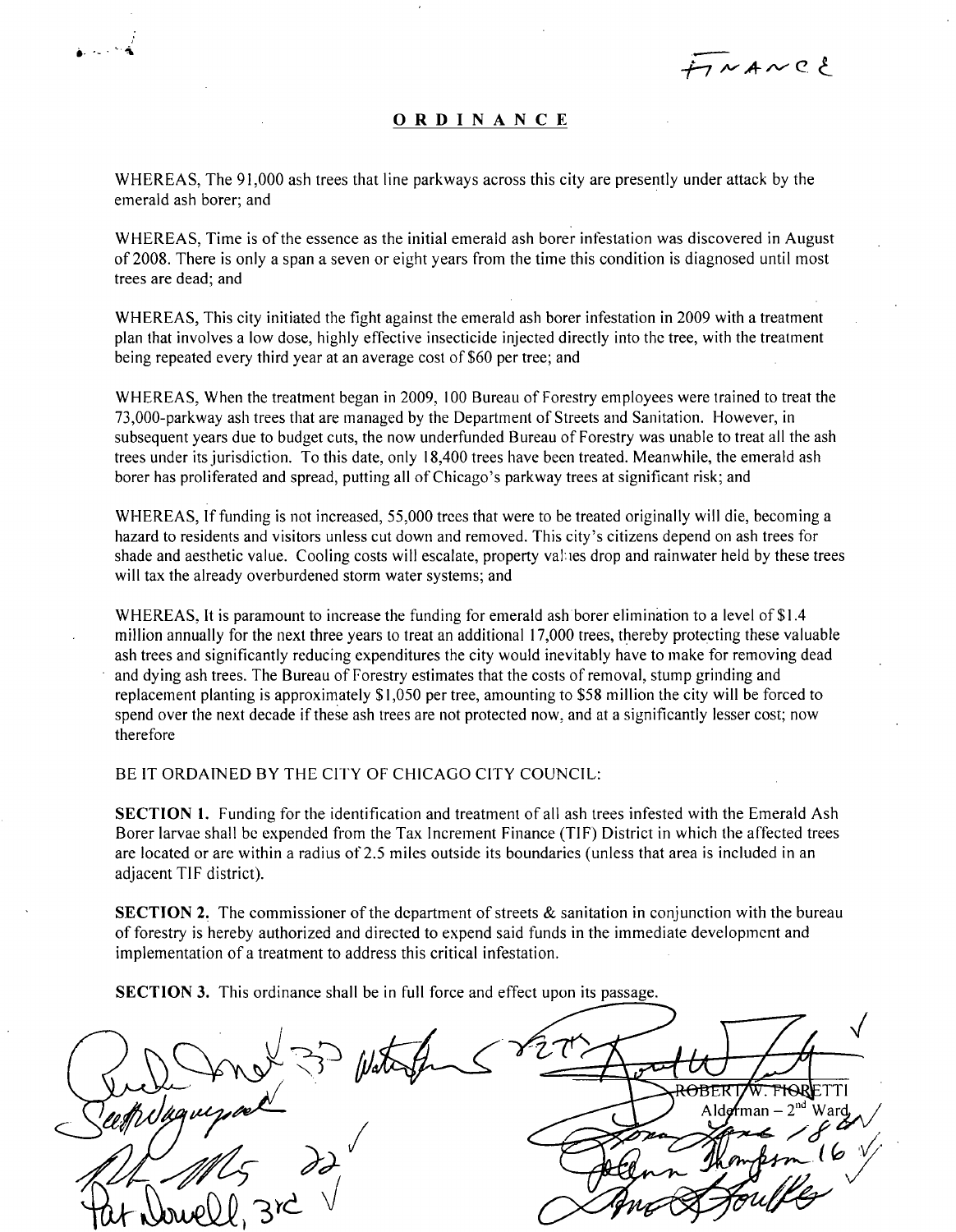$\frac{1}{16}$  $\ddot{\mathbf{c}}$ re U Conch Trada  $407$ Le Men 75 Martin 27 with all Beal H Jumes a Beleg 1/1 ali<sup>-</sup> .<br>مو

Niloh Losant 8th